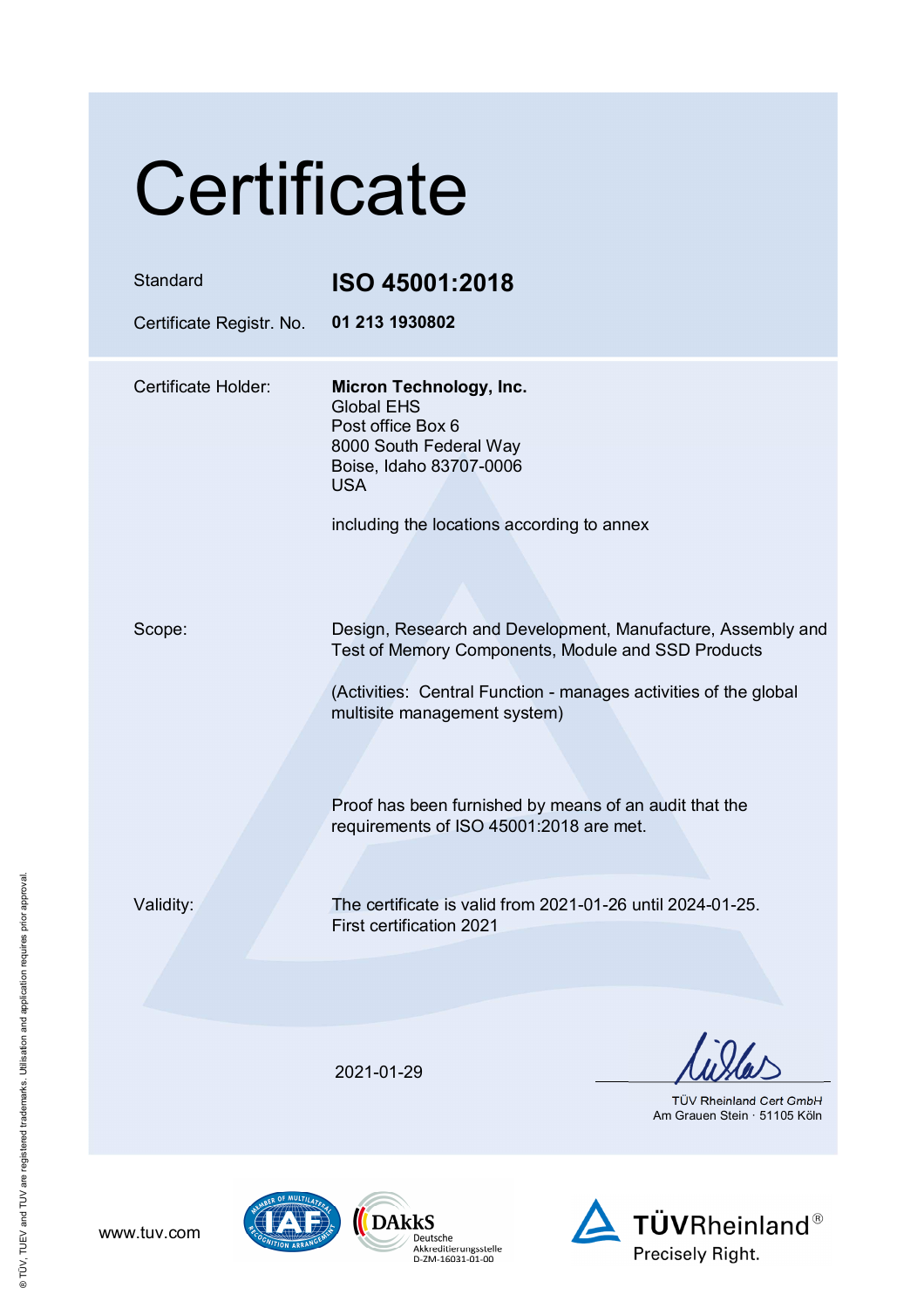Standard **ISO 45001:2018**

Certificate Registr. No. **01 213 1930802** 

## **No. Location Scope**

- /01 c/o Micron Technology, Inc. 8000 South Federal Way, Boise, ID 83707 USA
- /02 c/o Micron Technology, Inc. 9600 Godwin Drive Manassas VA 20110 USA
- /04 c/o Micron Semiconductor Asia Operations Pte. Ltd. 990 Bendemeer Road Singapore 339942 **Singapore**
- /05 c/o Micron Semiconductor (Xi'an) Co., Ltd. Zone B, Shaanxi Xi'an Export, Processing Zone, Xin Xi Avenue, Xi'an Shaanxi Province, 710119 P.R. China

Design, Research and Development of Semiconductor Memory Components (Activities: Design, research and development, internal warehousing)

Manufacturing and Testing of Semiconductor **Wafers** 

[Activities: Wafer fabrication (diffusion, ion implantation, photolithography, wet process, dry etch, chemical vapor deposition, chemical mechanical planarization) and testing (probe)]

Manufacturing and Testing of Memory Component, Module and SSD products for **Semiconductors** (Activities: Back-end manufacturing, wafer thinning, wafer saw, wire bond, encapsulation, burn-in, test operations, module and SSD assembly and package assembly, internal warehousing and logistics)

Manufacturing and Testing of Semiconductor Components and Module Products (Activities: Back-end manufacturing, test floor, burn-in, post electrical, module assembly and package assembly, die recovery, internal and external warehousing, logistics)

Page 1 of 4

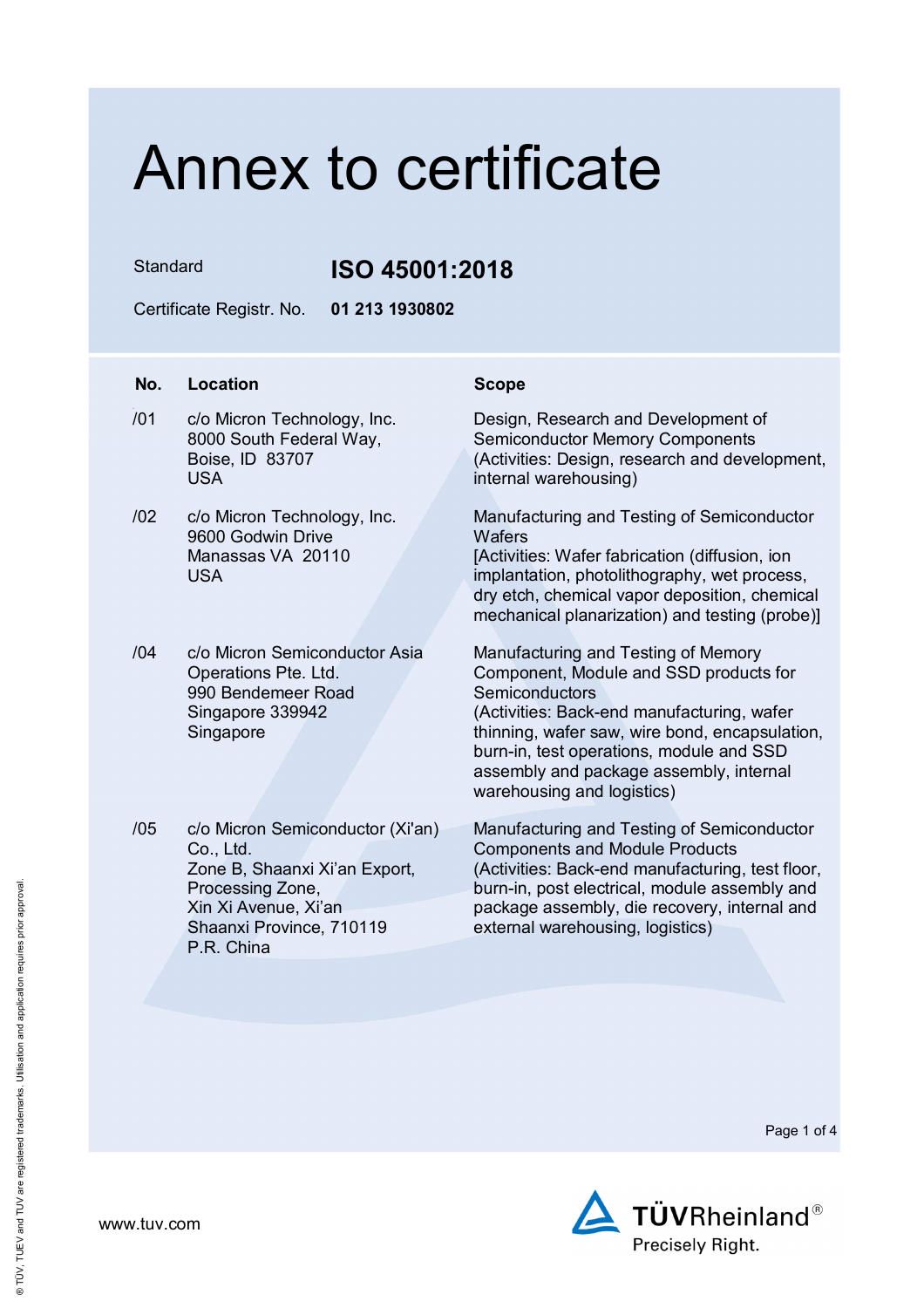## Standard **ISO 45001:2018**

Certificate Registr. No. **01 213 1930802** 

- /06 c/o Micron Semiconductor Malaysia Sdn. Bhd. Tanjung Agas Industrial Area PO Box 62 84007 Muar, Johor Malaysia
- /07 c/o Micron Semiconductor Asia Operations Pte. Ltd. 1 Woodlands Industrial Park D Singapore-Street 1 Singapore 738799 **Singapore**
- /08 c/o Micron Semiconductor Asia Operations Pte. Ltd. 1 Northcoast Drive Singapore 757432 Singapore
- No. 369, Sec 4, Sanfong Road Houli District Central Taiwan Science Park Taichung City 42152 Taiwan, R.O.C.

Manufacturing and Testing of Semiconductor **Components** 

(Activities: Back-end manufacturing, wafer thinning, wafer saw, wire bond, encapsulation, test operations, die attach, post encapsulation, warehousing and logistics)

Manufacturing and Testing of Semiconductor **Components** 

[Activities: Wafer fabrication (diffusion, ion implantation, photolithography, wet process, dry etch, thin film, chemical mechanical planarization), testing (probe) and internal warehousing]

Research and Development, Manufacturing and Testing of Semiconductor Wafers [Activities: Design, research and development, wafer fabrication (diffusion, ion implantation, photolithography, wet process, dry etch, thin film, chemical mechanical planarization). testing (probe) and internal warehousing]

/09 c/o Micron Memory Taiwan Co., Ltd. Manufacturing and Testing of Semiconductor **Wafers** [Activities: Wafer fabrication (diffusion, ion implantation, photolithography, wet process, dry etch, chemical vapor deposition, chemical mechanical planarization and wafer probe testing), testing (probe) and internal warehousing]

Page 2 of 4



www.tuv.com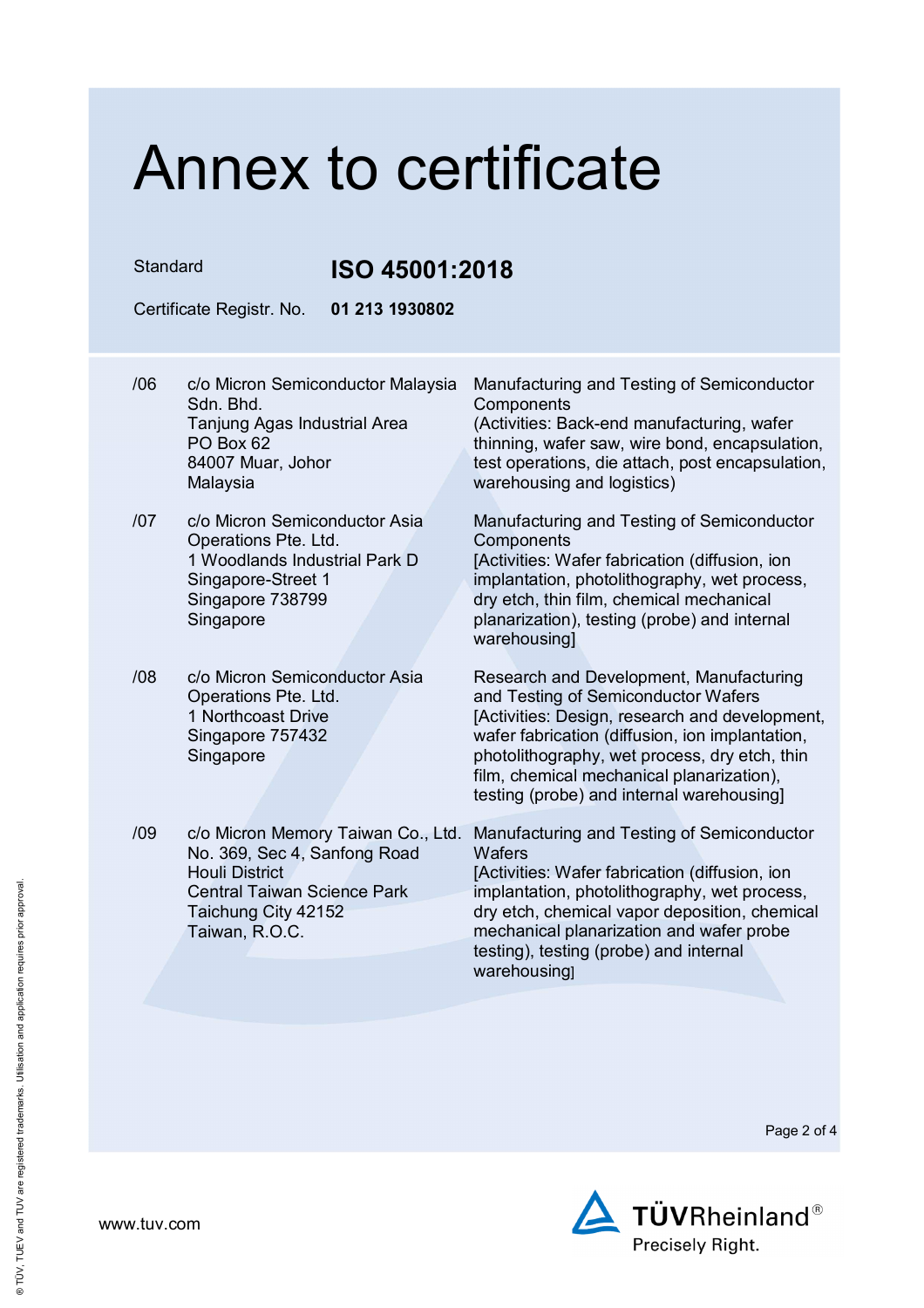Standard **ISO 45001:2018**

Certificate Registr. No. **01 213 1930802** 

- /11 c/o Micron Memory Japan, G.K. 7-10, Yoshikawa Kogyo Danchi, Higashi Hiroshima-shi Hiroshima-ken 739-0198 Japan Research and Development, Manufacturing and Testing of Semiconductor Wafers [Activities: Research and development, wafer fabrication (diffusion, ion implantation, photolithography, wet process, dry etch, thin film, chemical mechanical planarization), testing (probe) and internal warehousing] /12 c/o Micron Memory Taiwan Co., Ltd. Manufacturing and Testing of Semiconductor No. 667, Fuxing 3rd Road Hwa-Ya Technology Park Guishan District, **Wafers** [Activities: Wafer fabrication (diffusion, ion
	- implantation, photolithography, wet process, dry etch, chemical vapor deposition, chemical mechanical planarization and wafer probe testing), testing (probe), internal and external warehousing<sub>l</sub>
- /13 c/o Micron Memory Taiwan Co., Ltd. Manufacturing and Testing of Semiconductor No.88, No.88-1, Houke S. Rd. Houli Dist. Taichung City 42152 Taiwan, R.O.C.
- /15 c/o Micron Memory Malaysia Sdn. Bhd. No. 1063, Plot 19 Tingkat Perusahaan 6, Prai Industrial Estate, 13600 Prai, Penang, Malaysia

Taoyuan City 333 Taiwan, R.O.C.

> Module Products (Activities: Back-end manufacturing, wafer thinning, wafer saw, wire bond, encapsulation, burn-in, test operations, internal warehousing and logistics)

> Manufacturing and Testing of Semiconductor Module and SSD ProductsActivities: Backend manufacturing, test operations, module and SSD assembly, internal warehousing and logistics

> > Page 3 of 4